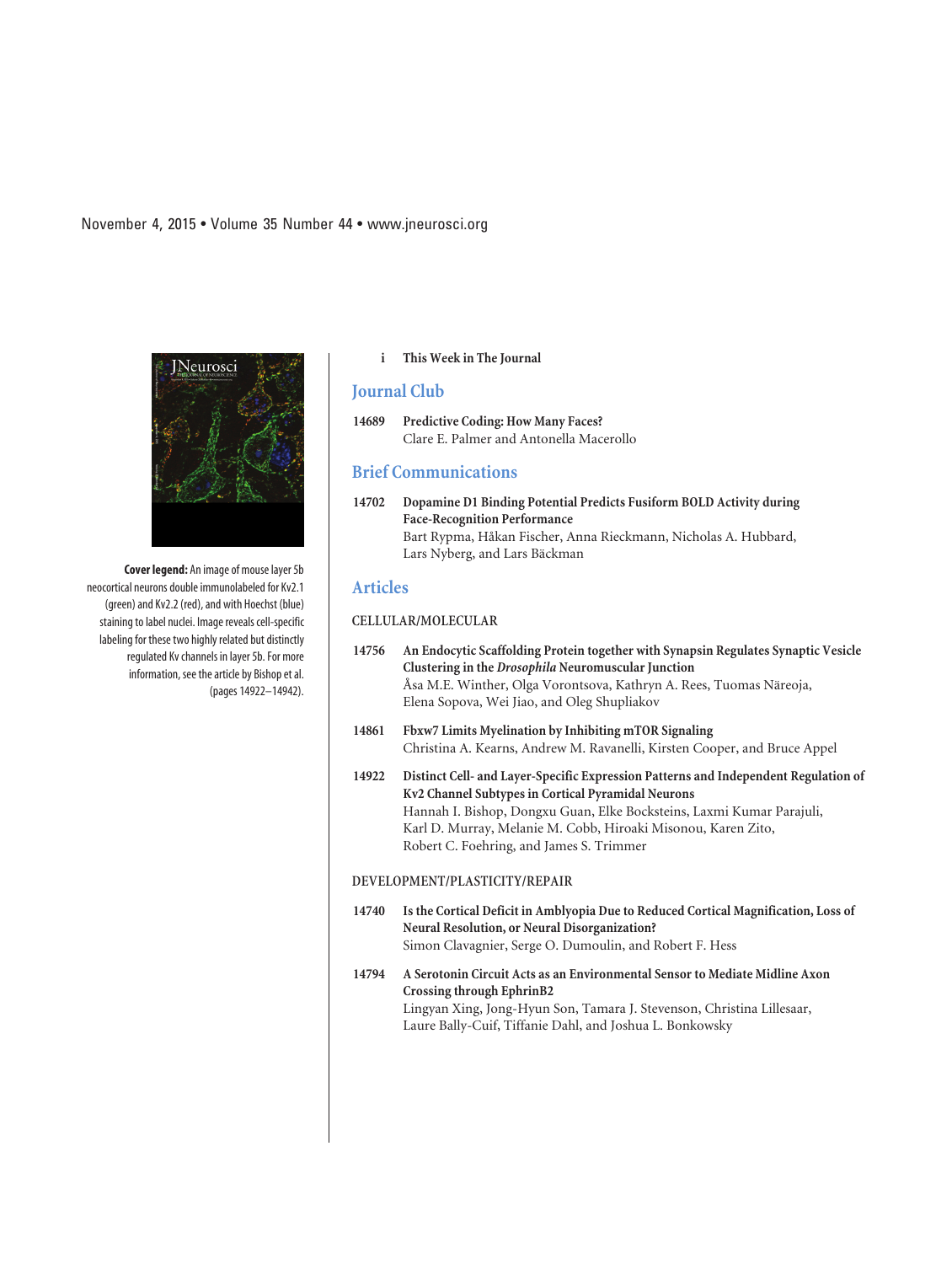| 14872                   | REST Regulates Non-Cell-Autonomous Neuronal Differentiation and Maturation of<br>Neural Progenitor Cells via Secretogranin II<br>Hyung Joon Kim, Ahmet M. Denli, Rebecca Wright, Tithi D. Baul,<br>Gregory D. Clemenson, Ari S. Morcos, Chunmei Zhao, Simon T. Schafer,<br>Fred H. Gage, and Mohamedi N. Kagalwala                                                             |  |
|-------------------------|--------------------------------------------------------------------------------------------------------------------------------------------------------------------------------------------------------------------------------------------------------------------------------------------------------------------------------------------------------------------------------|--|
| <b>SYSTEMS/CIRCUITS</b> |                                                                                                                                                                                                                                                                                                                                                                                |  |
| 14771                   | Sharp Wave Ripples during Visual Exploration in the Primate Hippocampus<br>Timothy K. Leonard, Jonathan M. Mikkila, Emad N. Eskandar, Jason L. Gerrard,<br>Daniel Kaping, Shaun R. Patel, Thilo Womelsdorf, and Kari L. Hoffman                                                                                                                                                |  |
| 14829                   | A Convolutional Subunit Model for Neuronal Responses in Macaque V1<br>Brett Vintch, J. Anthony Movshon, and Eero P. Simoncelli                                                                                                                                                                                                                                                 |  |
| BEHAVIORAL/COGNITIVE    |                                                                                                                                                                                                                                                                                                                                                                                |  |
| 14691                   | Irregular Speech Rate Dissociates Auditory Cortical Entrainment, Evoked Responses,<br>and Frontal Alpha<br>Stephanie J. Kayser, Robin A.A. Ince, Joachim Gross, and Christoph Kayser                                                                                                                                                                                           |  |
| 14708                   | Brain Connectivity Associated with Muscle Synergies in Humans<br>Manku Rana, Moheb S. Yani, Skulpan Asavasopon, Beth E. Fisher,<br>and Jason J. Kutch                                                                                                                                                                                                                          |  |
| 14809                   | A Variable Oscillator Underlies the Measurement of Time Intervals in the Rostral<br>Medial Prefrontal Cortex during Classical Eyeblink Conditioning in Rabbits<br>C. Rocío Caro-Martín, Rocío Leal-Campanario, Raudel Sánchez-Campusano,<br>José M. Delgado-García, and Agnès Gruart                                                                                           |  |
| 14885                   | Memory Meets Control in Hippocampal and Striatal Binding of Stimuli, Responses,<br>and Attentional Control States<br>Jiefeng Jiang (江界峰), Nadia M. Brashier, and Tobias Egner                                                                                                                                                                                                  |  |
| 14896                   | Outside Looking In: Landmark Generalization in the Human Navigational System<br>Steven A. Marchette, Lindsay K. Vass, Jack Ryan, and Russell A. Epstein                                                                                                                                                                                                                        |  |
| 14909                   | Neural Substrates of Auditory Emotion Recognition Deficits in Schizophrenia<br>Joshua T. Kantrowitz, Matthew J. Hoptman, David I. Leitman,<br>Marta Moreno-Ortega, Jonathan M. Lehrfeld, Elisa Dias, Pejman Sehatpour,<br>Petri Laukka, Gail Silipo, and Daniel C. Javitt                                                                                                      |  |
| 14943                   | VPS26A-SNX27 Interaction-Dependent mGluR5 Recycling in Dorsal Horn Neurons<br><b>Mediates Neuropathic Pain in Rats</b><br>Tzer-Bin Lin, Cheng-Yuan Lai, Ming-Chun Hsieh, Hsueh-Hsiao Wang,<br>Jen-Kun Cheng, Yat-Pang Chau, Gin-Den Chen, and Hsien-Yu Peng                                                                                                                    |  |
|                         | NEUROBIOLOGY OF DISEASE                                                                                                                                                                                                                                                                                                                                                        |  |
| 14717                   | microRNA-33 Regulates ApoE Lipidation and Amyloid- $\beta$ Metabolism in the Brain<br>Jaekwang Kim, Hyejin Yoon, Takahiro Horie, Jack M. Burchett, Jessica L. Restivo,<br>Noemi Rotllan, Cristina M. Ramírez, Philip B. Verghese, Masafumi Ihara,<br>Hyang-Sook Hoe, Christine Esau, Carlos Fernández-Hernando,<br>David M. Holtzman, John R. Cirrito, Koh Ono, and Jungsu Kim |  |
| 14727                   | Cell-Permeable Peptide Targeting the Nrf2-Keap1 Interaction: A Potential Novel<br>Therapy for Global Cerebral Ischemia<br>Jingyi Tu, Xi Zhang, Ying Zhu, Yongxin Dai, Ning Li, Fang Yang,<br>Quanguang Zhang, Darrell W. Brann, and Ruimin Wang                                                                                                                                |  |
| 14783                   | Endothelial CD36 Contributes to Postischemic Brain Injury by Promoting Neutrophil<br><b>Activation via CSF3</b><br>Lidia Garcia-Bonilla, Gianfranco Racchumi, Michelle Murphy, Josef Anrather,<br>and Costantino Iadecola                                                                                                                                                      |  |

 $\bullet$ 

 $\bullet$